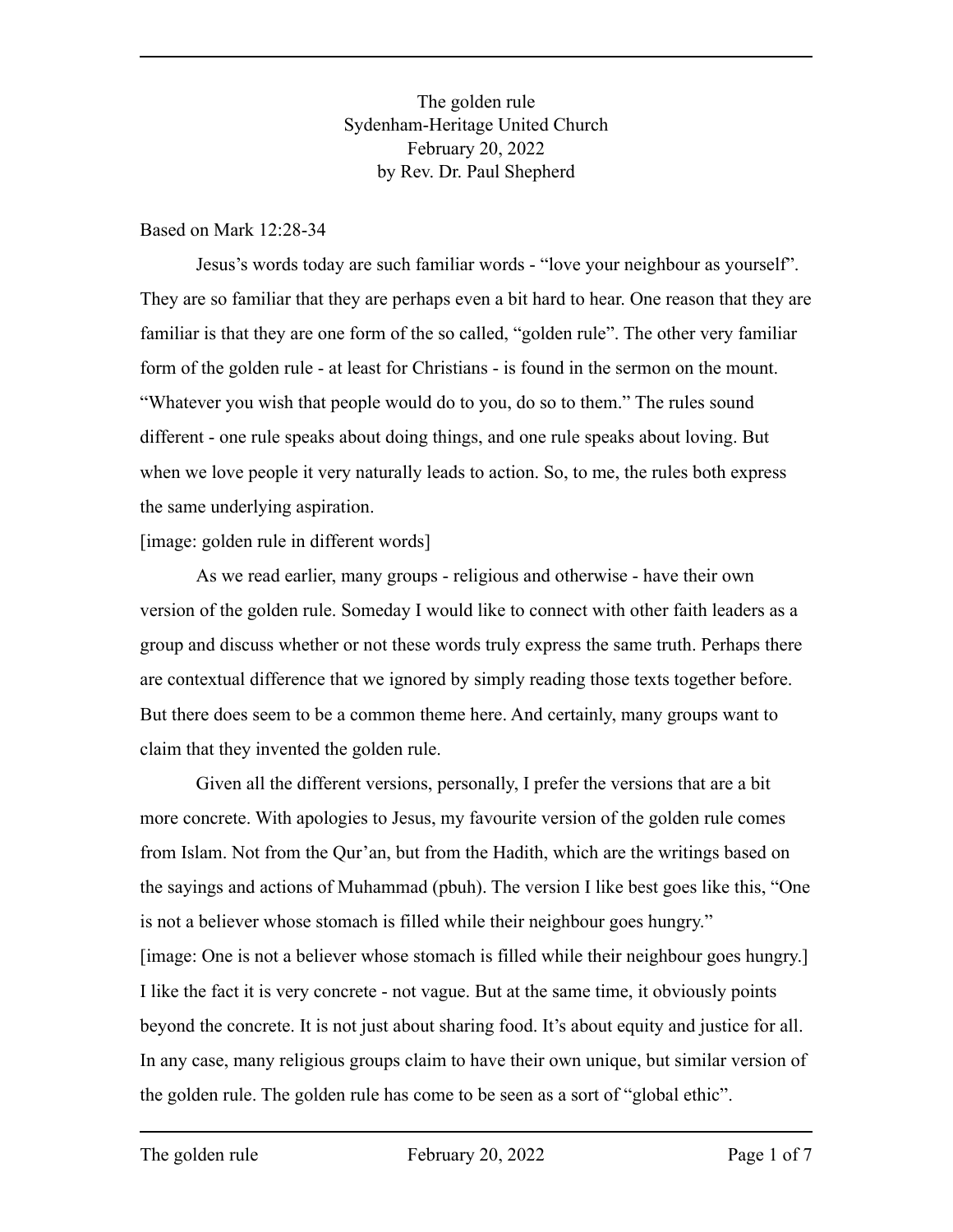And yet, in spite of the popularity of the golden rule, the rule has its critics too.

One common criticism is that the golden rule "do unto others as you would have them do unto you" only makes sense if the other person wants what you want. It only makes sense if the other person shares your thoughts and desires. George Bernard Shaw criticized the golden rule by saying, "Do not do unto others as you would that they should do unto you. Their tastes may not be the same [as yours]".

## [image: equality vs equity]

The golden rule, in a literal form, is very ethnocentric, because it assumes that what is good for me is also good for you. Understood that way, it suggests that we work for equality, giving everyone the same thing whether or not it is what they need. I do not see that as a real criticism of the golden rule itself. But rather as a criticism of the precise wording used. I have always assumed (perhaps incorrectly) that the intention of the golden rule is that we should treat others as we treat ourselves in terms of respect, tolerance, opportunity, understanding, and caring. It is about equity. Not equality. The golden rule does not really mean that because I like peanut butter that I should give a peanut butter sandwich to someone who I know is allergic to peanuts. [image: kant]

Other criticisms of the golden rule are somewhat more insightful. And certainly more challenging. The famous enlightenment philosopher, Immanuel Kant, apparently dismissed the golden rule in a single footnote. But he made at least 3 different points, so the footnote was at least a long one! In Kant's footnote, he points to one legitimate concern about the golden rule, which is situational.

# [image: go to jail]

In Kant's argument … imagine that no person ever wants to go to jail. Now imagine that you and I have committed a crime together, and that we have just been sentenced for the crime. And our punishment is to spend time in jail. Now imagine that we tell the judge that since the judge would not want to go to jail herself, the golden rule demands that the judge not send us to jail either.

Well this at least is a criticism of the golden rule that is not just nitpicking and word-smithing. Kant thought that this was a serious rebuttal to the golden rule itself. I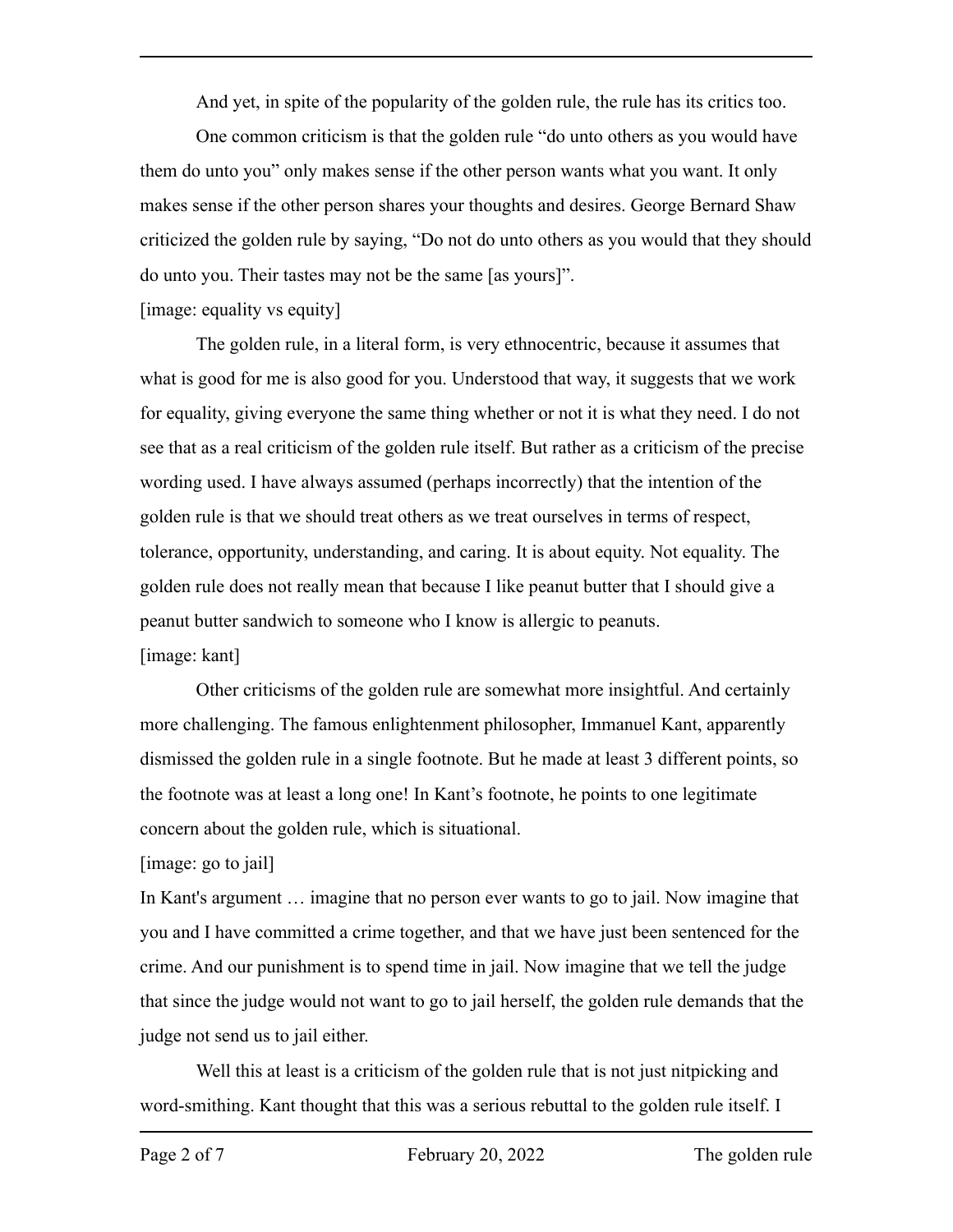think it brings up an interesting point. And I will simply agree that the judge - if she wants to follow the golden rule - should not send us to jail. But at the same time, you and I do not want to live in a society where convicted criminals run free. So if you and I follow the golden rule, we will go to jail voluntarily. The judge does not have to send us to jail because we will go there ourselves! The golden rule still works in this case - but for it to work, both the judge and the convicted criminals have to actually follow it! [image: reciprocity]

<span id="page-2-1"></span>And this demonstrates 1 of the 2 more serious questions about the golden rule. Does the golden rule only "work" if everyone follows it? Or, is it a principle that we can follow to the best of our abilities regardless of how others respond to us? Should we practice the golden rule when there is no reciprocity? In our day to day lives, I think we do usually balk at using the golden rule when there is no reciprocity. But let's not forget that in the sermon on the mount, Jesus also said, "For if you love those who love you, what reward do you have? Do not even the tax-collectors do the same?["](#page-2-0)<sup>[1](#page-2-0)</sup> Jesus pushes us to recognize our enemy as our neighbour, regardless of how our enemy views us. Jesus does not see the need for reciprocity with the golden rule. I know we like to pretend that following the teachings of Jesus is simple. Perhaps. But it is not easy. And that is not how our society generally operates. In our society, we almost always demand reciprocity. Over coffee time today I would love to discuss whether or not you think the golden rule requires reciprocity.

### [image: gold]

In any case, I have my own reservations about the golden rule. One trivial reservation and one significant one. My trivial reservation is to the name, "golden". To me, the word "gold" invokes images of inequality, disparity, and the accumulation of wealth in the hands of the few. And that is pretty much the opposite of the intention of the golden rule, which is to live with equity.

### [image: king's golden rule]

This has led to many jokes along the lines of, "Golden rule: The one with the gold gets to make the rules". But perhaps my objection to the name "golden" is simply nit-

<span id="page-2-0"></span> $1$  Matthew 5:46.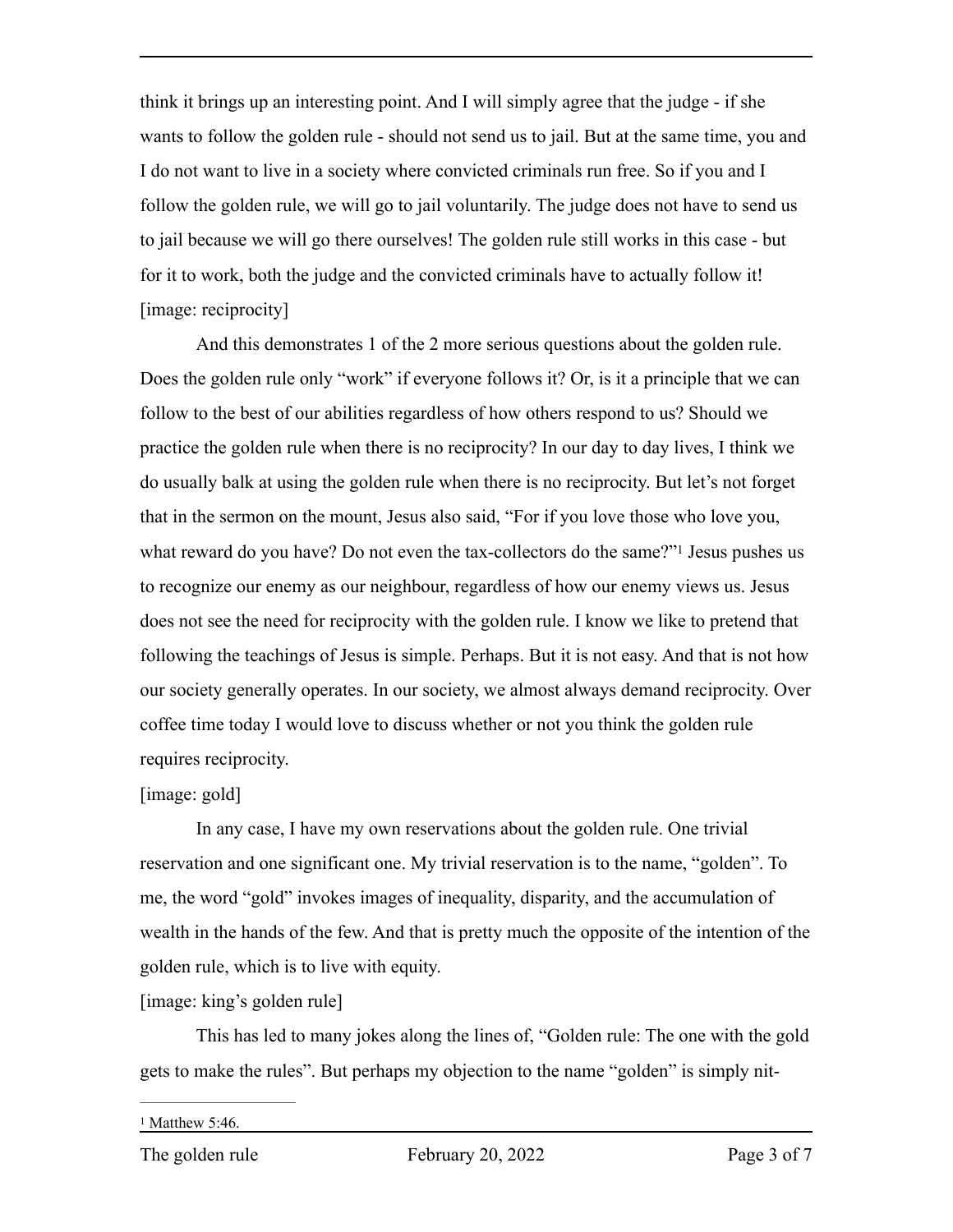picking.

My significant problem with the golden rule is this. If all of the major world religions claim to have - and to follow - the golden rule, then why is our world in such a mess? Even atheist and secular groups preach the golden rule. Why do we have so much war and hostility? Why do we have so much disparity, globally, in every important aspect of life: money, food, water, mobility, access to education, access to decent health care, and so on.

[image: evolving christianity]

That question is what ultimately forced me to write my book, *Evolving Christianity: Using scientific thinking to evolve Christianity to fight racism and other social diseases*. The introduction opens with these words. "All religions preach love. Why then is love so absent on our streets? Consider these observations:

- 84% of the global population are religious.
- If 84% of the population of the planet are preaching love, why is there so much hatred?
- Christianity was the religious powerhouse in North America for 100's of years, and for over 1000 years in Europe, and yet sexism and racism persisted in both places. Doesn't Christianity preach love for all?
- Right now in 2020 we are in the middle of Black Lives Matter and a global pandemic that is revealing massive inequalities between the people of the world. These demonstrate lack of love.

What gives? Is it possible that religions simply do not work? If religions worked they should be injecting love into the world in significant ways. Why did Christianity not eliminate racism and sexism when it had the clout to do it? Something does not make sense.["2](#page-3-0)

<span id="page-3-1"></span>It seems to me that either the golden rule does not really work, or else we are just too selective about when we choose to use it. And usually we don't even talk about it outside the church. Do we only follow the golden rule 1 hour every week? Or do we try to bring it to life during the other 167 hours?

<span id="page-3-0"></span>*Evolving Christianity* by Paul Shepherd, 2020. Page i. [2](#page-3-1)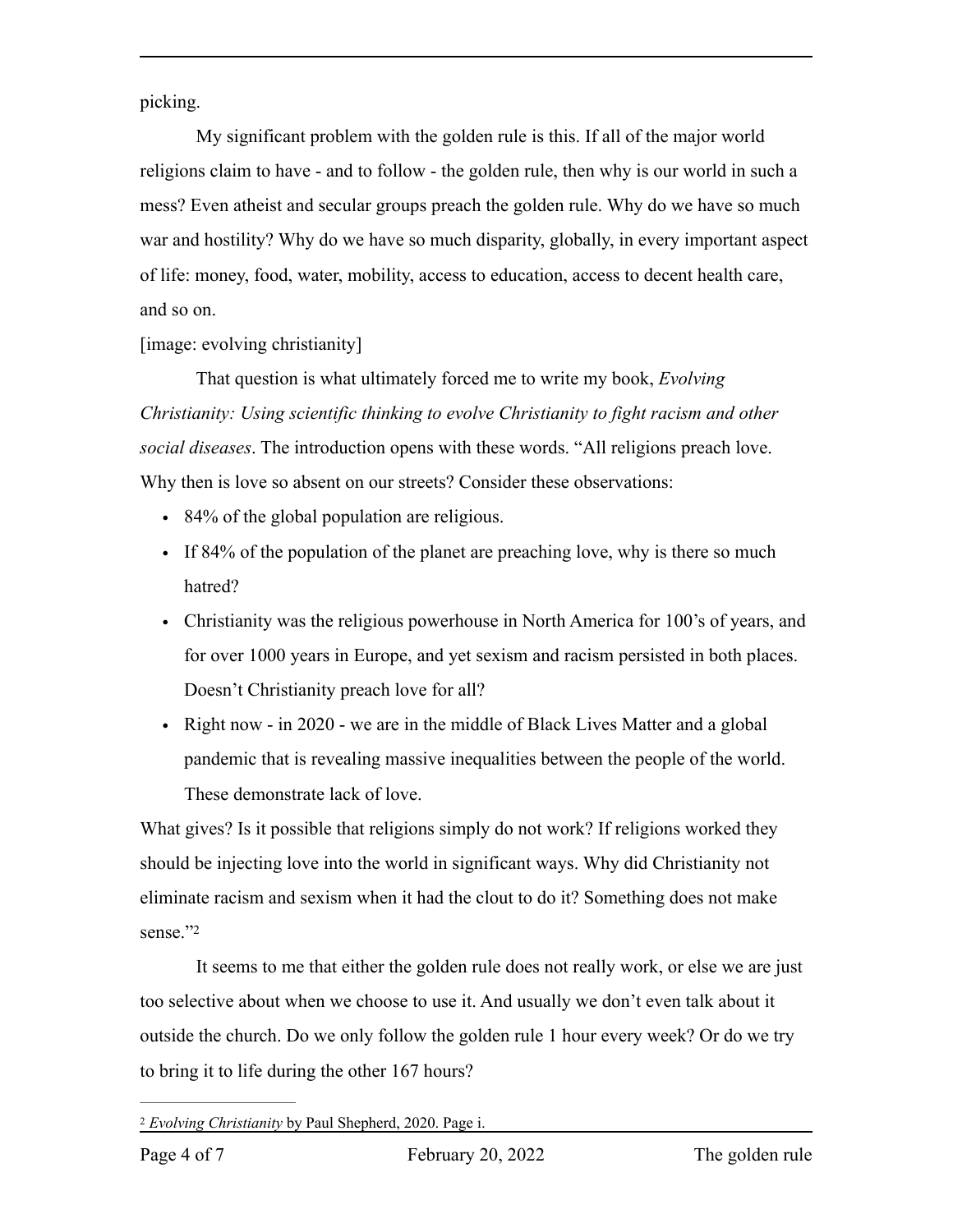[image: b1 bomber]

About 10 years ago, US statesman Ron Paul actually referred to the golden rule in a public debate about foreign policy. Paul said, "if another country does to us what we do to other countries, we're not going to like it very much. So I would say that maybe we ought to consider a golden rule in foreign policy. Do not do to other nations what we do not want them to do to us. We endlessly bomb these countries and then we wonder why they get upset with us." He later continued, "We bomb and invade and occupy nations we falsely accuse of possessing [certain] weapons. We would never stand for being bombed and occupied even though we [actually] have those weapons. Therefore we should stop doing that to other nations". And he closed later with, "But that does not prove that the golden rule is wrong. On the contrary, it proves our foreign policy is wrong." [image: when Jesus said love your enemies]

What I found fascinating was that the audience in the debate booed Ron Paul for suggesting that the US should consider following the golden rule in its foreign policy. But the audience cheered when Newt Gingrich proposed that the way to deal with your enemies is to kill them.

[slide: quote we are all connected tutu]

I think that most of the criticisms of the golden rule boil down to nit picking about the precise words. And about how other people are not us and therefore might not want what we want and all of that. And that is all true. But we do not talk enough about what I believe is the single critical flaw in the golden rule. A flaw that allows the golden rule to sound wonderful. That allows it to truly become a global ethic. While at the same time draining the golden rule of virtually all of its transformational power. The flaw is in a single word. The word "others". We say, "do unto others". But who are these "others"? Does "others" only mean people that we like? Does "others" mean only people who reciprocate? Or does "others" include everyone, even our enemies? In Mark's version of the golden rule, the word is "neighbour". But it's the same problem. Does "neighbour" only mean people that we like? Who is our neighbour?

In a different version of the gospel, the story continues, and a pharisee asks Jesus, "but who is my neighbour". And Jesus responds with the story of the good Samaritan.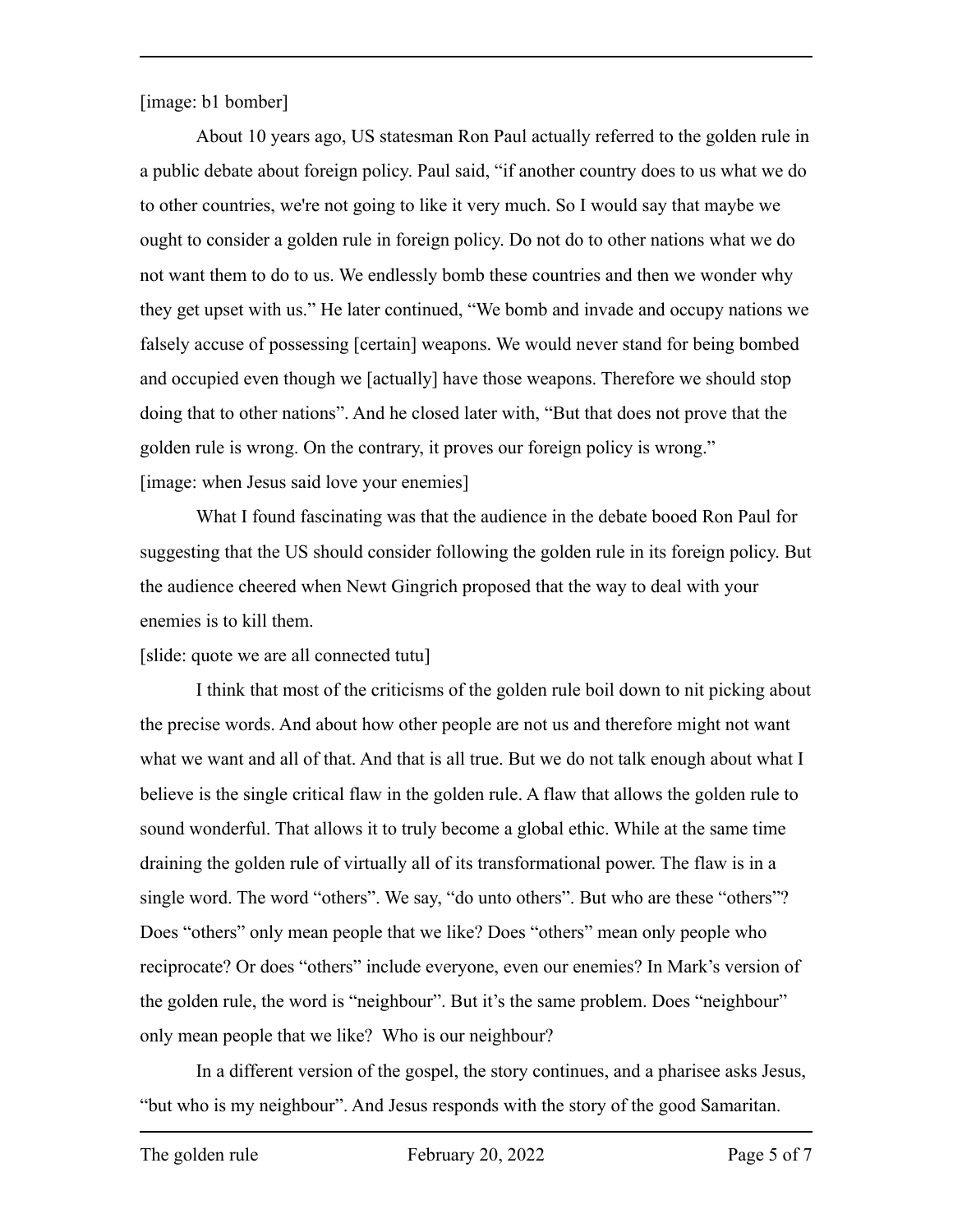The point of the good Samaritan story is of course that your neighbour is that person who you think of as an outsider, an enemy, different from you. Someone you would never think of to help you but who helps you without even being asked.

[slide: we are all connected]

The answer to the question, "who is my neighbour" is this. "Who isn't?" We are all connected after all. We like to pretend otherwise. But we are all connected.

Jesus said that the golden rule represents the second most important commandment. What about the first - the most important commandment? How are we to give God our complete devotion? Should God really dominate all of our desires? What about other rivals for our affections? You can expect me to preach against the rivals of money, power, and other forms of addiction. But what about rivals for God's affections that are wholesome, worthwhile, and good? Like family, like community?

I like to imagine that Jesus intended the commands to be heard together, because just possibly - they are the same commandment. On the Sojourner's web site, Martin Smith expressed this saying that we need to understand the two aspects of Jesus's commandments within "a kind of enlightenment. A discovery that God is one, as the allinclusive one, undergirding, permeating, and connecting all. God is not a rival of anything, but a secret presence in all things. So the second commandment is a window into one of the implications of the first. Love of neighbor and of self are all possible when we see our neighbors - and our enemies! - and our own selves as vessels of hidden divine presence.["3](#page-5-0)

<span id="page-5-1"></span>It sounds so simple. Love others because they are vessels of divine presence. And love ourselves because we ourselves are also vessels of divine presence. But I'm sure we all know it's easier to say that than to consistently do it.

[image: golden key]

Perhaps the name "golden" is actually a problem. Perhaps by calling the rule "golden" we lock it away in a safety deposit box. We do not use it on a day-to-day basis. Perhaps we protect the rule like gold instead of using the rule to guide us into living better lives. Perhaps we don't use the rule until we are guaranteed reciprocity. Perhaps we

<span id="page-5-0"></span><sup>&</sup>lt;sup>[3](#page-5-1)</sup> Sojourners subscriber materials.